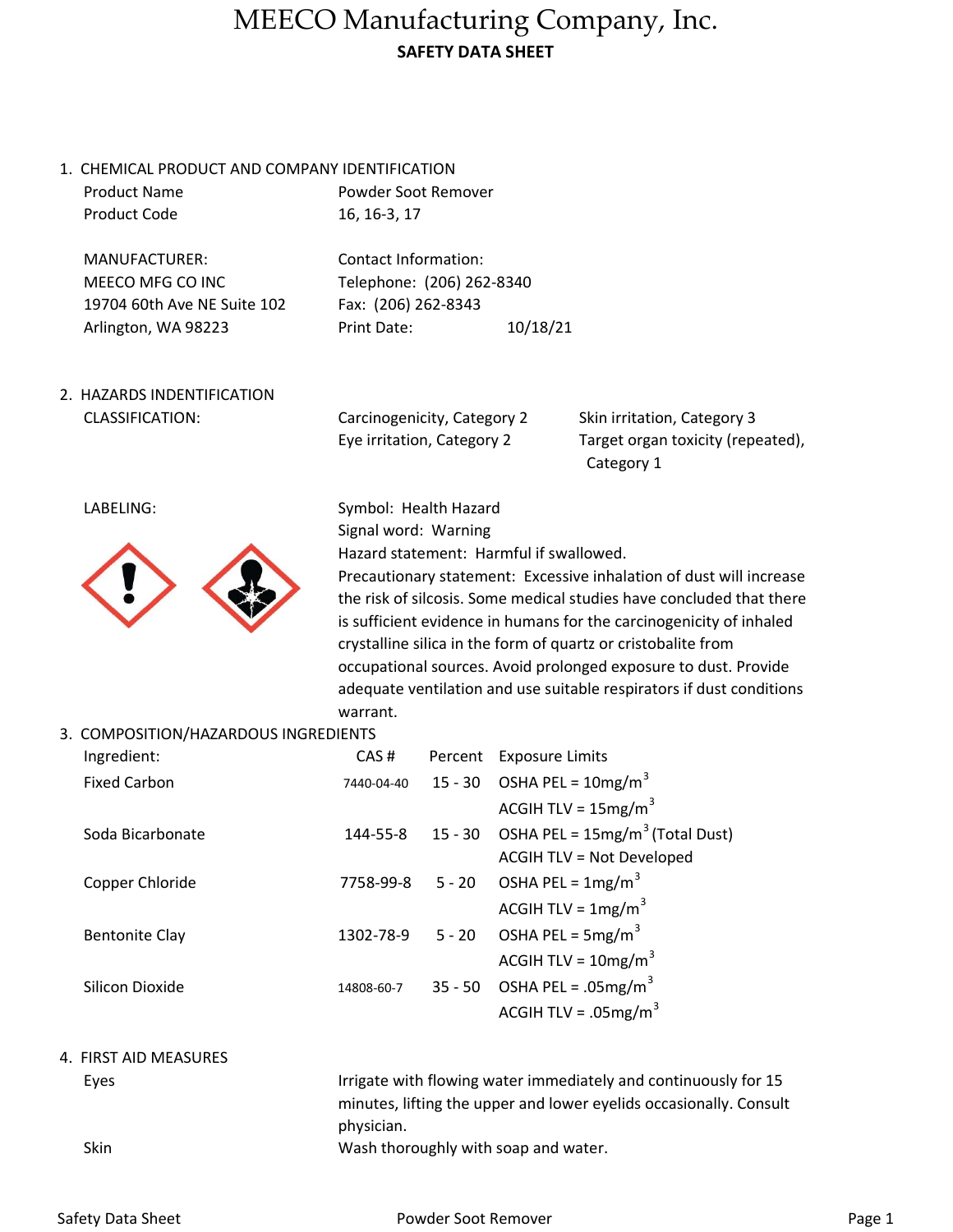## MEECO Manufacturing Company, Inc. SAFETY DATA SHEET

| Ingestion                       | DO NOT INDUCE VOMITING. Rinse mouth thoroughly with water.<br>Consult physician or poison control immediately. |
|---------------------------------|----------------------------------------------------------------------------------------------------------------|
| Inhalation                      | Remove to fresh air. If not breathing, give artificial respiration. Seek<br>medical attention.                 |
| 5. FIRE FIGHTING MEASURES       |                                                                                                                |
| Fire and Explosion Hazards      | Not Applicable.                                                                                                |
| <b>Flash Point and Method</b>   | Not Applicable.                                                                                                |
| <b>Flammable Limits</b>         | Not Applicable.                                                                                                |
| <b>Autoignition Temperature</b> | Not Applicable.                                                                                                |
| <b>Extinguishing Media</b>      | As appropriate for the surrounding fire.                                                                       |
| Fire Fighting Equipment         | As appropriate for the surrounding fire.                                                                       |
|                                 |                                                                                                                |

### 6. ACCIDENTAL RELEASE MEASURES

|  | Spill/Leak Procedures |
|--|-----------------------|
|--|-----------------------|

Reuse any spilled material where possible. Carefully scoop material into a suitable container. If conditions warrant, clean-up personnel should wear approved respiratory protection, gloves, and goggles to prevent irritation from contact and/or inhalation. Spilled material poses no threat to the environment. See section 12.

7. HANDLING AND STORAGE Handling

Storage

Use impermeable gloves to prevent prolonged skin contact. Store in a cool, dry place.

### 8. EXPOSURE CONTROL/PERSONAL PROTECTION

| Ventilation                   | Provide adequate general ventilation and local ventilation to |
|-------------------------------|---------------------------------------------------------------|
|                               | control mist and/or dust levels below the TLV.                |
| Personal Protective Equipment |                                                               |
| Eyes                          | Goggles.                                                      |
| <b>Skin</b>                   | Impermeable Gloves.                                           |
| Inhalation                    | Dust mask.                                                    |
| Other                         | Long sleeve clothing.                                         |

#### 9. PHYSICAL AND CHEMICAL PROPERTIES

| <b>Boiling Point</b>            | Not applicable.    |
|---------------------------------|--------------------|
| Vapor Pressure                  | None.              |
| <b>Vapor Density</b>            | None.              |
| Solubility in Water             | Negligible.        |
| Specific Gravity ( $H_2O = 1$ ) | 2.6                |
| <b>Melting Point</b>            | $>2400^{\circ}$ F. |
| pН                              | 7.3                |